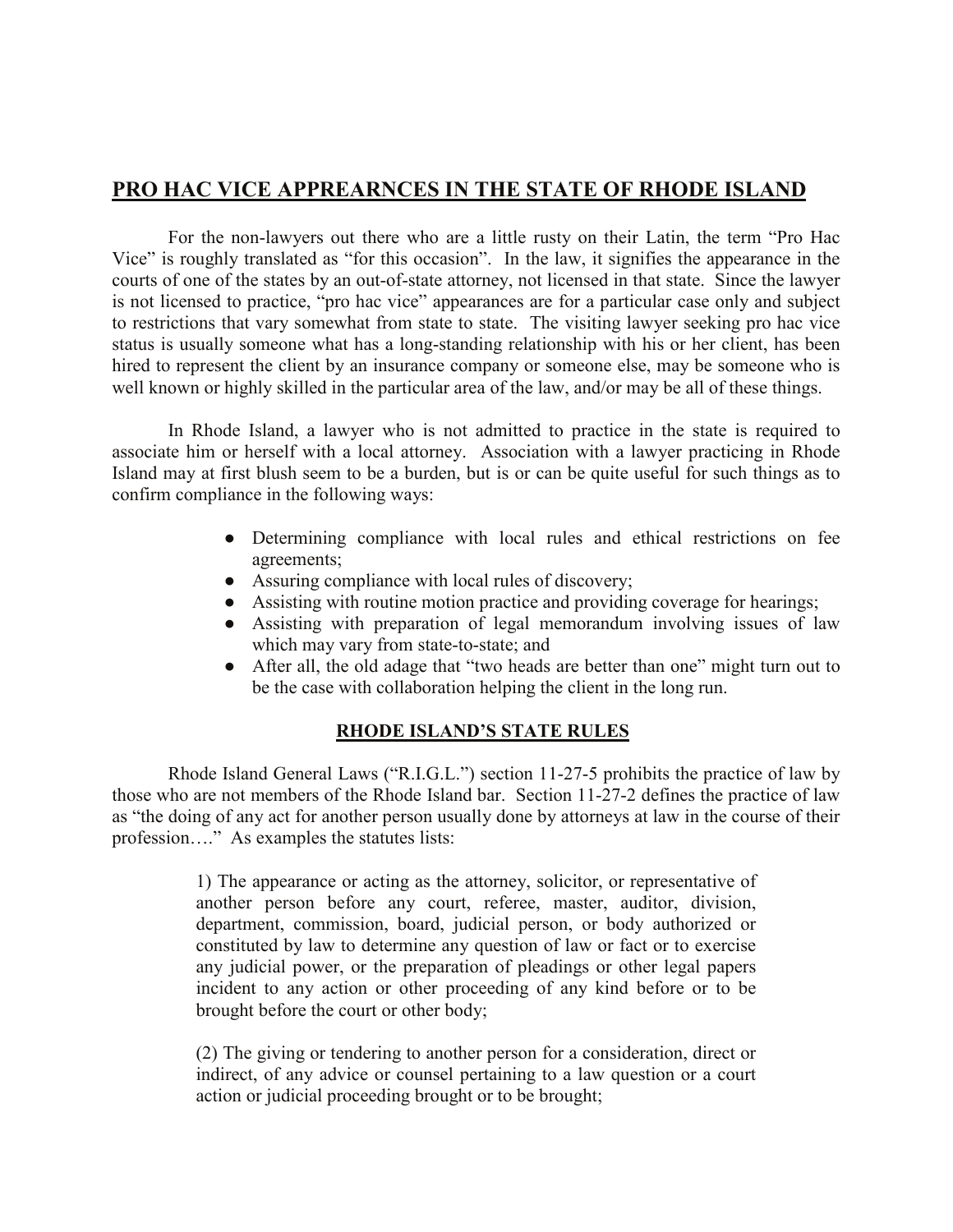(3) The undertaking or acting as a representative or on behalf of another person to commence, settle, compromise, adjust, or dispose of any civil or criminal case or cause of action;

(4) The preparation or drafting for another person of a will, codicil, corporation organization, amendment, or qualification papers, or any instrument which requires legal knowledge and capacity and is usually prepared by attorneys at law.

 Without prior permission, an out-of state lawyer who attempts to practice law in Rhode Island may be committing a criminal offense. R.I.G.L. Section 11-27-5. Further, it is illegal to receive or give any form of payment (money or otherwise) for the practice of law (except a referral fee) to a non-attorney). R.I.G.L. Section 11-27-6.

Article II, Rule 9, of the Rhode Island Supreme Court Rules was promulgated to address the admission of out-of-state attorneys desiring to practice law in Rhode Island. Subsequent to the matter of *In re Ferrey*, 774 A.2d 62 (R.I., 2001), the rule was amended to pertain not only to practice before Rhode Island Courts, but also to any "tribunal, commission, board, or agency in this state." The Court also delegated the authority to grant such motions to the lower courts of the state. Authority to practice before any other board, agency, commission or tribunal must be gotten through "the court to which an appeal is taken from that court, tribunal, commission, board, or agency."

Uniform Pro Hac Vice forms, which can be used in all Rhode Island courts, can be found on the Rhode Island Judiciary's website at *<http://www.courts.state.ri.us/supreme/prohac.htm>*. The forms themselves, perhaps as much as Rule 9, supply requirements for admission *pro hac vice* and the Courts tend to scrutinize motions for *pro hac vice* admission to determine strict compliance.

## **RHODE ISLAND'S "LOCAL OFFICE" REQUIREMENT**

Out-of-state lawyers should be particularly aware of Rhode Island's "local office" requirement. That is, the local attorney seeking to help the out-of-state lawyer be admitted *pro hac vice* must certify that he or she is a member in good standing of the bar of the State of Rhode Island and "actively engaged in the practice of law out of an office located in this state."

At least one Superior Court judge has issued a written decision – and several others have followed suit in unwritten decisions from the bench – that this requires more than maintaining an "ancillary" office or having a name on the wall in an "executive suite". These judges have held that the local lawyer's office must be a permanent one, fully staffed, and in which the advocating, local attorney regularly practices. *See*, *e*.*g*., *Goodwin v. Fuji Electric Co., Ltd.*, PC 2002-3106 (Apr. 25, 2007) (Hurst, J.) (2007 R.I. *Super LEXIS* 64).